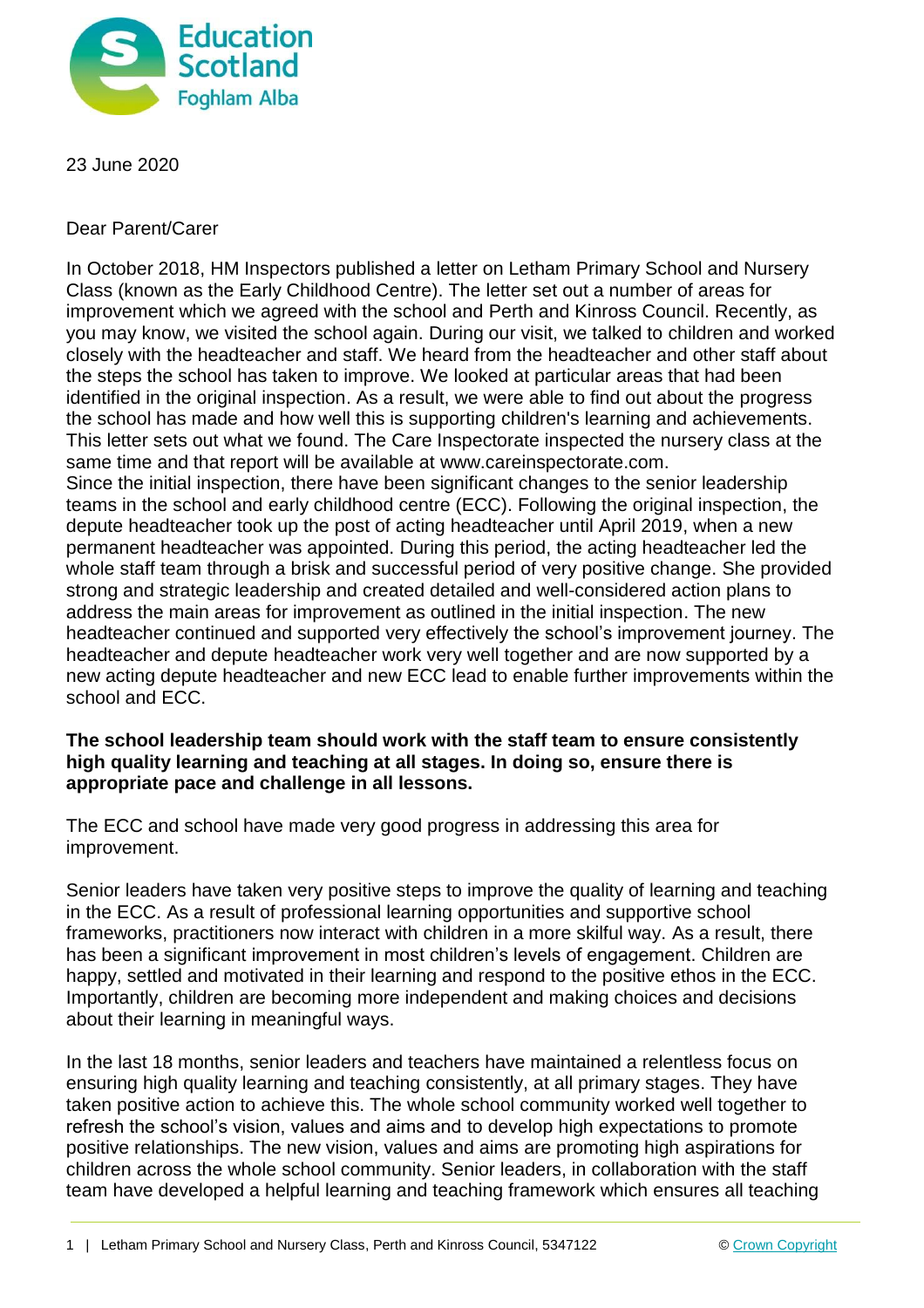

staff have a shared understanding of the main features of high-quality learning and teaching. This detailed framework, along with robust approaches to improve children's experiences, has led to greater consistency in learning and teaching and experiences that are better matched to children's needs. Children are now clearer on the purpose of their learning and contribute effectively to their steps for success. Importantly, senior leaders and staff have developed effective supports to help children self-regulate. This approach has improved significantly children's behaviour across the school. There is now a calm, purposeful environment which is helping to promote effective learning. Senior leaders encourage and support staff to work together more effectively. Teachers now plan with their stage partners and identify ways of assessing children's progress at the start of the learning blocks. Across the school, children are now involved effectively in the planning and reviewing of their learning.

### **Raise attainment and achievement for children to ensure children are achieving appropriate standards in literacy and numeracy.**

The ECC and school have made very good progress in addressing this area for improvement.

Across all aspects of the work of the primary school and ECC, there is a strengthened focus on raising the attainment and achievement of all children. Overall, children in the EEC are making much better progress in literacy and numeracy. The EEC lead has supported practitioners to develop literacy and numeracy rich learning environments. This work is having a very positive impact on children's progress in literacy and numeracy. A significant number of children are making better progress as a result of their participation in dedicated group work for literacy, numeracy and social communication. The ECC lead has taken positive action with teachers and practitioners to check the progress of children in line with the rest of the school.

Children's attainment and achievement is improving at all stages in the primary school. Overall, most children are now expected to achieve appropriate levels in listening and talking and the majority are expected to achieve appropriate levels in reading, writing and numeracy. This is a considerable improvement since the original inspection. Of particular note, is children's increased attainment at the early stages. Senior leaders have developed a rigorous approach to capturing and analysing assessment data. They now have a clear picture of children's attainment at all stages. Teachers meet regularly with senior leaders to discuss children's progress. Using these meetings, they are able to identify effectively where targeted interventions are required. Since the original inspection, senior leaders have established a more streamlined approach to providing targeted support for specific children. Senior leaders and teachers measure carefully the impact of any interventions on children's attainment and achievement.

Teachers now deliver a consistent approach to the teaching and assessment of writing and make effective use of their expectations for listening and talking. As planned, teachers should continue to embed new approaches to teaching writing in order to ensure children make the best possible progress. They have also engaged well in visits to other schools to identify highly-effective practice in, for example, raising attainment in numeracy. As a result, children are making better progress in numeracy and mathematics.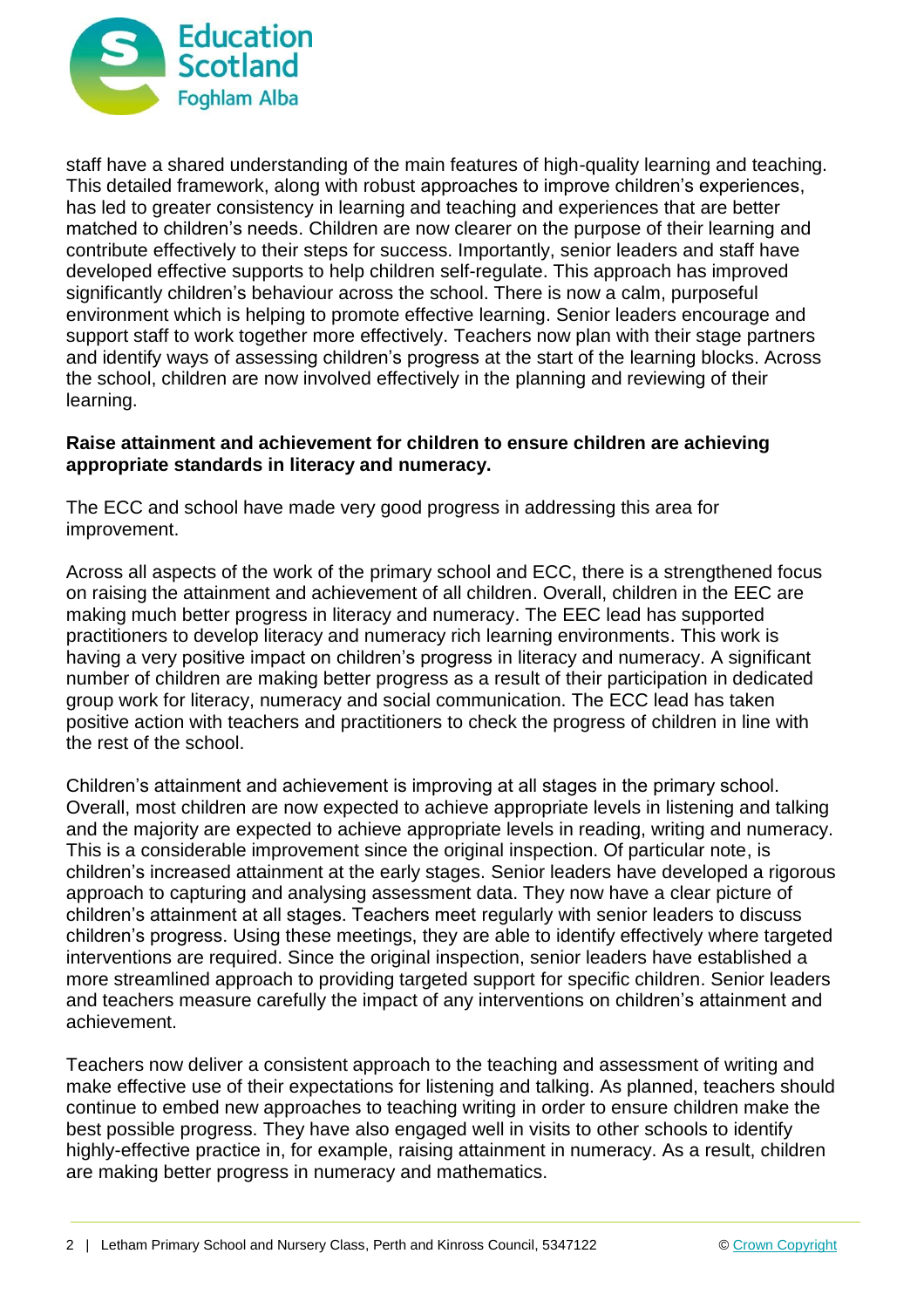

# **Continue to make improvements to the curriculum to ensure all children make continuous progress across the broad general education.**

The ECC and school have made very good progress in addressing this area for improvement.

Senior leaders have worked well with children, staff and parents to refresh and update the ECC's and school's curriculum rationale. They have also created a helpful, detailed curriculum and assessment framework. This outlines clearly what and how children will learn during their time at Letham Primary School and ECC. Staff have worked very well together to take on leadership roles to develop the school's curriculum. This is having a significant impact on the pace of change. Staff are now making better use of learning pathways for reading, writing and numeracy and mathematics. Teachers use these to plan progressive learning experiences which take good account of children's prior knowledge and skills. In a positive way, staff consult children more regularly about their learning which helps to inform what they will learn. Following the initial inspection, the acting headteacher and staff took prompt steps to improve play-based approaches to learning in P1. This has continued to be an area of focus and practice continues to improve.

### **Improve children's learning experiences at the early level to ensure a stronger focus on developing children's literacy and numeracy skills.**

The ECC and school have made very good progress in addressing this area for improvement.

Senior leaders and staff have taken very positive steps to provide children with greater opportunities to develop their literacy and numeracy skills across the early level. As a result, children now benefit from higher quality learning experiences which help them to make better progress in literacy and numeracy. For example, practitioners and teachers make effective use of digital technology to develop children's literacy and numeracy skills. Children benefit from skilled interventions by practitioners and teachers which help to develop well their early language and communication skills. Senior leaders and practitioners have established successfully a well-resourced, rich learning environment, which promotes very well children's literacy and numeracy skills. Children in P1 experience a range of literacy and numeracy activities during each day with different adults, including child-led opportunities, which extend their learning and encourages purposeful, independent play.